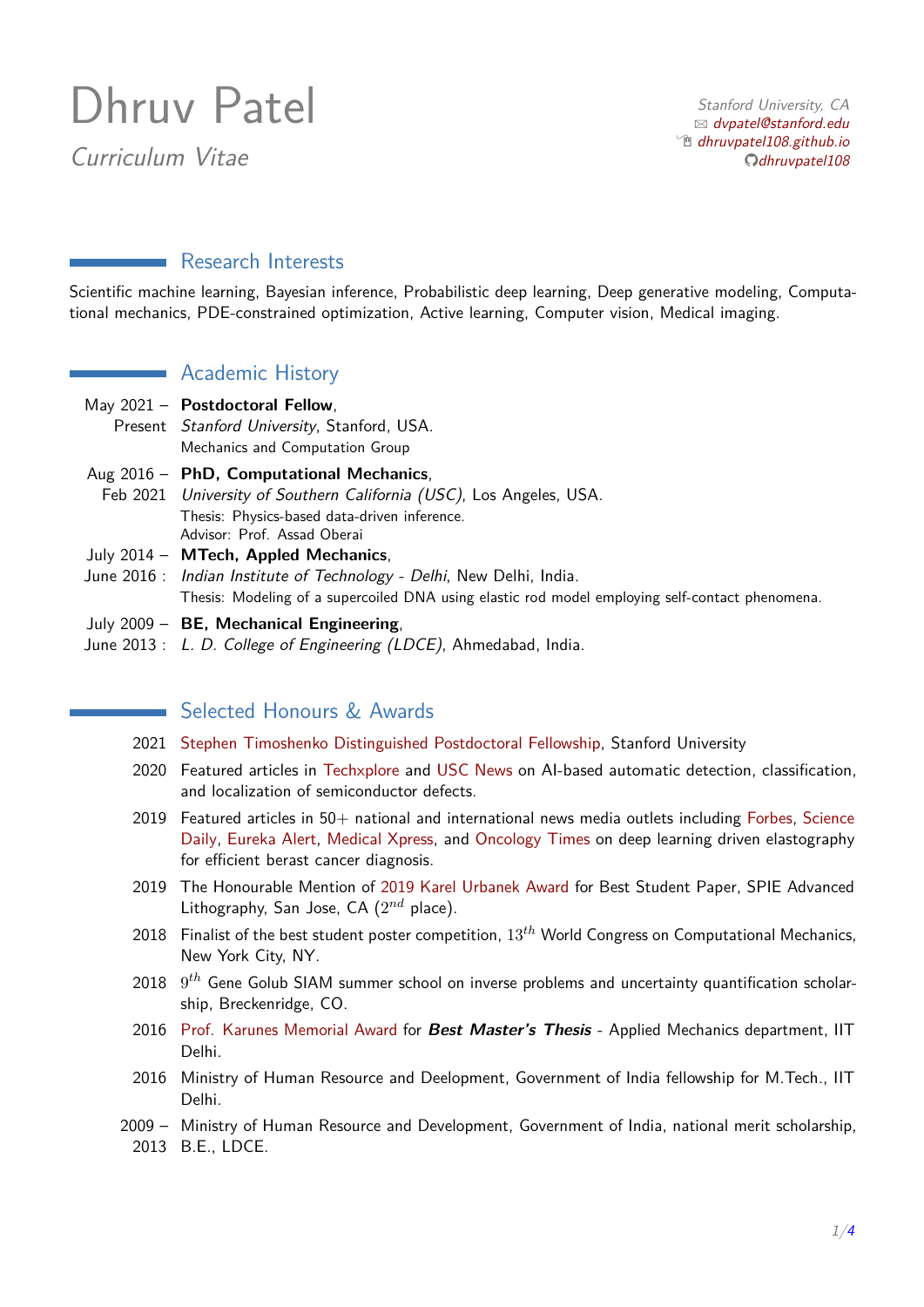#### **Publications**

Journal Articles

- [1] **D. Patel**, R. Tibrewala, A. Vega, L. Dong, N. Hugenberg, A. Oberai "Circumventing the solution of inverse problems in mechanics through deep learning: Application to elasticity imaging", Journal of Computer Methods in Applied Mechanics and Engineering (CMAME). [\[Link\]](https://www.sciencedirect.com/science/article/pii/S0045782519302579)  $\circ$  Selected media highlights: [1,](https://www.sciencedaily.com/releases/2019/07/190712151928.htm) [2,](https://www.forbes.com/sites/cognitiveworld/2019/10/17/recent-research-utilizing-ai-for-early-detection-of-breast-cancer-has-doctors-rethinking-the-human-role-in-diagnosis/?sh=55e072544dcd) [3,](https://www.medicalnewstoday.com/articles/325750##1) [4,](https://www.eurekalert.org/pub_releases/2019-07/uosc-rs071219.php) [5](https://news.usc.edu/158958/cancer-diagnosis-algorithm-early-detection/)
- [2] **D. Patel**, R. Bonam, A. Oberai "Deep learning-based detection, classification, and localization of defects in semiconductor processes", Journal of Micro/nanolithography, MEMS, and MOEMS. [\[Link\]](https://www.spiedigitallibrary.org/journals/Journal-of-MicroNanolithography-MEMS-and-MOEMS/volume-19/issue-2/024801/Deep-learning-based-detection-classification-and-localization-of-defects-in/10.1117/1.JMM.19.2.024801.short?SSO=1)

 $\circ$  Selected media highlights: [1,](https://techxplore.com/news/2020-06-semiconductor-defects.html) [2](https://viterbischool.usc.edu/news/2020/06/catching-defects-before-they-multiply/)

- [3] **D. Patel**, V. Kher, B. Desai, L. Xiaomeng, S. Cen, N. Nanda, A. Gholamrezanezhad, V. Duddalwar, B. Varghese, A. Oberai "Machine learning-based predictors for COVID-19 disease severity", Scientific Reports. [\[Link\]](https://www.nature.com/articles/s41598-021-83967-7)
- [4] **D. Patel**, A. Oberai "GAN-based priors for quantifying uncertainty in supervised learning" SIAM/ASA Journal of Uncertainty Quantification. [\[Link\]](https://epubs.siam.org/doi/pdf/10.1137/20M1354210)
- [5] **D. Patel**, D. Ray, A. Oberai, "Solution of Bayesian inverse problems and model order reduction using deep generative modeling", Journal of Computer Methods in Applied Mechanics and Engineering (CMAME). (in review)[\[Link\]](https://arxiv.org/abs/2107.02926)
- [6] R. Raad, **D. Patel**, C. Hsu, D. Ray, B. Varghese, S. Cen, D. Hwang, I. Gill, V. Duddalwar, A. Oberai "Probabilistic recovery of missing phase images in contrast-enhanced CT", IEEE Transections on Medical Imaging (in review)

Peer-reviewed Conference and Workshop Articles

- [1] **D. Patel**, J. Lee, M. Forghani, M. Farthing, T. Hesser, P. Kitanidis, E. Darve "Multi-Fidelity Hamiltonian Monte Carlo Method with Deep Learning-based Surrogate", Second symposium on science-guided AI, AAAI Fall Symposium Series (FSS), virtual, 2021.[\[Link\]](https://drive.google.com/file/d/1_Tzc8X9HgMiviMeOAarunBz6yT6vRyjY/view)
- [2] **D. Patel**, C. Hsu, B. Varghese, S. Cen, D. Hwang, I. Gill, V. Duddalwar, A. Oberai "Probabilistic recovery of missing phase images in contrast-enhanced CT", Medical imaging workshop, 34*th* conference on Neural Information Processing System (NeurIPS), virtual, 2020. [\[Link\]](https://dhruvpatel108.github.io/publication/neurips20-medical_imaging/neurips20-medical_imaging.pdf)
- [3] **D. Patel**, D. Ray, H. Ramaswamy, A. Oberai "Bayesian inference in physics-driven problems with adversarial priors", Deep inverse workshop, 34*th* conference on Neural Information Processing System (NeurIPS), virtual, 2020. [\[Link\]](https://openreview.net/pdf?id=P-0ae-EbP8)
- [4] **D. Patel**, A. Oberai "Generative Adversarial Network priors for Bayesian inference", Deep inverse workshop, 33*rd* conference on Neural Information Processing System (NeurIPS), Vancouver, BC, 2019. [\[Link\]](https://openreview.net/pdf?id=HJlL2Q2qLS)
- [5] **D. Patel**, R. Bonam, A. Oberai "Engineering neural networks for improved defect detection and classification", Proc. SPIE 10959, Metrology, Inspection, and Process Control for Microlithography XXXIII, SPIE Advanced Lithography, San Jose, CA, 2020. [\[Link\]](https://www.spiedigitallibrary.org/conference-proceedings-of-spie/10959/1095910/Engineering-neural-networks-for-improved-defect-detection-and-classification/10.1117/12.2515065.short?SSO=1)

Selected talks

- [1] **D. Patel** "Efficient Bayesian Inference using Deep Generative Priors and Multi-fidelity Modeling", Energy Resources Engineering (ERE) graduate seminar series, Stanford, CA, 2021 - virtual **(Invited talk)**.[\[Link\]](https://earth.stanford.edu/events/ere-seminar-dhruv-patel-stanford-efficient-bayesian-inference-using-deep-generative-priors##gs.d3mgq4)
- [2] **D. Patel**, A. Oberai "Efficient Bayesian inference using deep generative modeling", Mechanics and Computation group, Stanford, CA, 2020 - virtual **(Invited talk)**.
- [3] **D. Patel**, A. Oberai "Solution of Bayesian inverse problems and uncertainty quantification in deep learning using deep generative modeling", Combustion Research Facility, Sandia National Lab, Livermore, CA, 2020 - virtual **(Invited talk)**.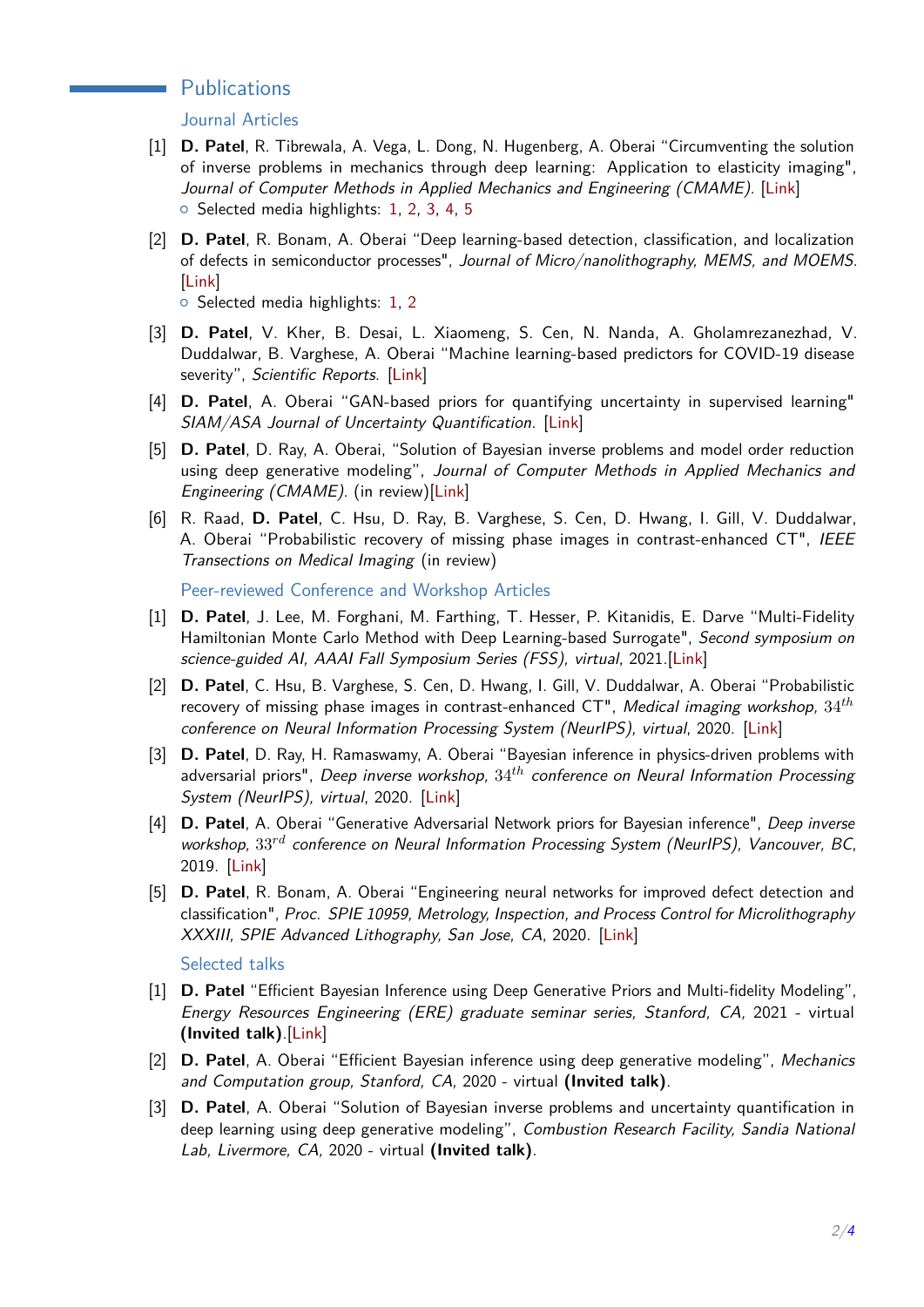- [4] **D. Patel**, A. Oberai "Solution of Bayesian inverse problems and uncertainty quantification in deep learning using deep generative modeling", Mechanics of materials department, Sandia National Lab, Livermore, CA, 2020 - virtual **(Invited talk)**.
- [5] **D. Patel**, A. Oberai "Physics-based data-driven deep generative models for efficient Bayesian inference", Climate Modeling Aliance (CliMA), Caltech, Pasadena, CA, 2020 **(Invited talk)**.
- [6] **D. Patel**, A. Oberai "To know what we don't know: quantifying uncertainty using sample-based priors", Mechanics seminar series, Department of Aerospace and Mechanical Engineering, USC, Los Angeles, CA, 2020.
- [7] **D. Patel**, R. Bonam, A. Oberai "Engineering neural networks for improved defect detection, classification, and localization", SPIE Advanced Lithography, San Jose, CA, 2019.
- [8] **D. Patel**, R. Tibrewala, A. Vega, L. Dong, N. Hugenberg, A. Oberai "Circumventing the solution of inverse problems in mechanics through deep learning", 13*th* World Congress on Computational Mechanics (WCCM), NYC, NY, 2018.
- [9] **D. Patel**, A. Boquet, C. Bi, H.A. Arguedas "Hessian-free inexact Newton conjugate gradient method for efficient solution of inverse elasticity problems", 9 *th* Gene Golub SIAM summer school on inverse problems and ucnertainty quantification, Breckenridge, CO, 2018.
- [10] **D. Patel**, R. Tibrewala, A. Vega, L. Dong, N. Hugenberg, A. Oberai "Effectiveness of domain randomization and transfer learning in bio-mechanical imaging", Computational Science and Engineering seminar series, SCOREC, RPI, Troy, NY, 2017.

## Research Advising

MS candidates

- Fall 2019 Chiao-Chih Hsu
	- present Implementing learning-based models to infer missing phase image of renal lesions from partially visible Contrast-Enhanced Computed Tomography (CECT) data.
- Fall 2018 Vijay Kothapalli
- Summer 2019 Designed and developed deep learning-based models for time series data with application to Contrast-Enhanced Ultrasound (CEUS) imaging.

#### Undergraduate candidates

- Summer 2020 Vikram Kher
- present Developing ML-based tools for prediction of clinical prognosis and disease severity in COVID-19 patients – **winner**: Best USC Viterbi summer undergraduate research project.
- Summer 2019 Eeshan Gupta Developed software tools for solving physics-driven Bayesian inverse problems using GAN priors.
- Summer 2017 Adriana Vega, Raghav Tibrewala

Developed deep learning-based elasticity imaging workflow to classify breast tumors based on its mechanical properties.

High-school student

Summer 2018 Jacqueline Wang

Developed data processing and visualization pipeline for the tumor classification project.

## Teaching Experience

- Fall 2020 **AME 599: Machine Learning and Computational Physics**, USC.
	- $\circ$  Assisted my advisor in preparing course material for the first offering of this graduate level course.

• Conducted office hours and grading assignments.

#### Spring 2017 **ENGR 2050: Introduction to Engineering Design**, RPI.

 $\circ$  Conducted studio sessions and assisted students in conceptual and detailed design of the project for the project-based undergraduate course.